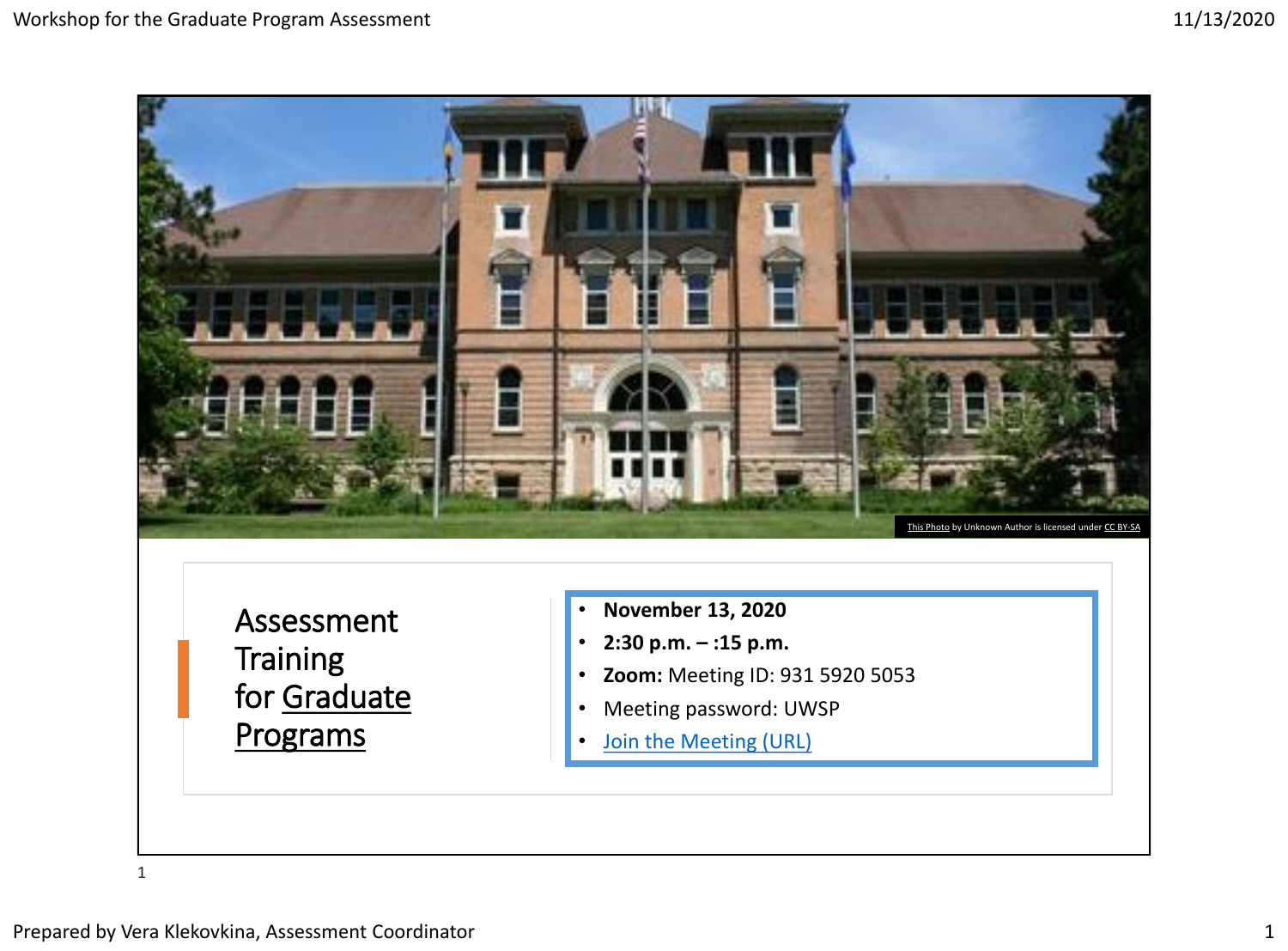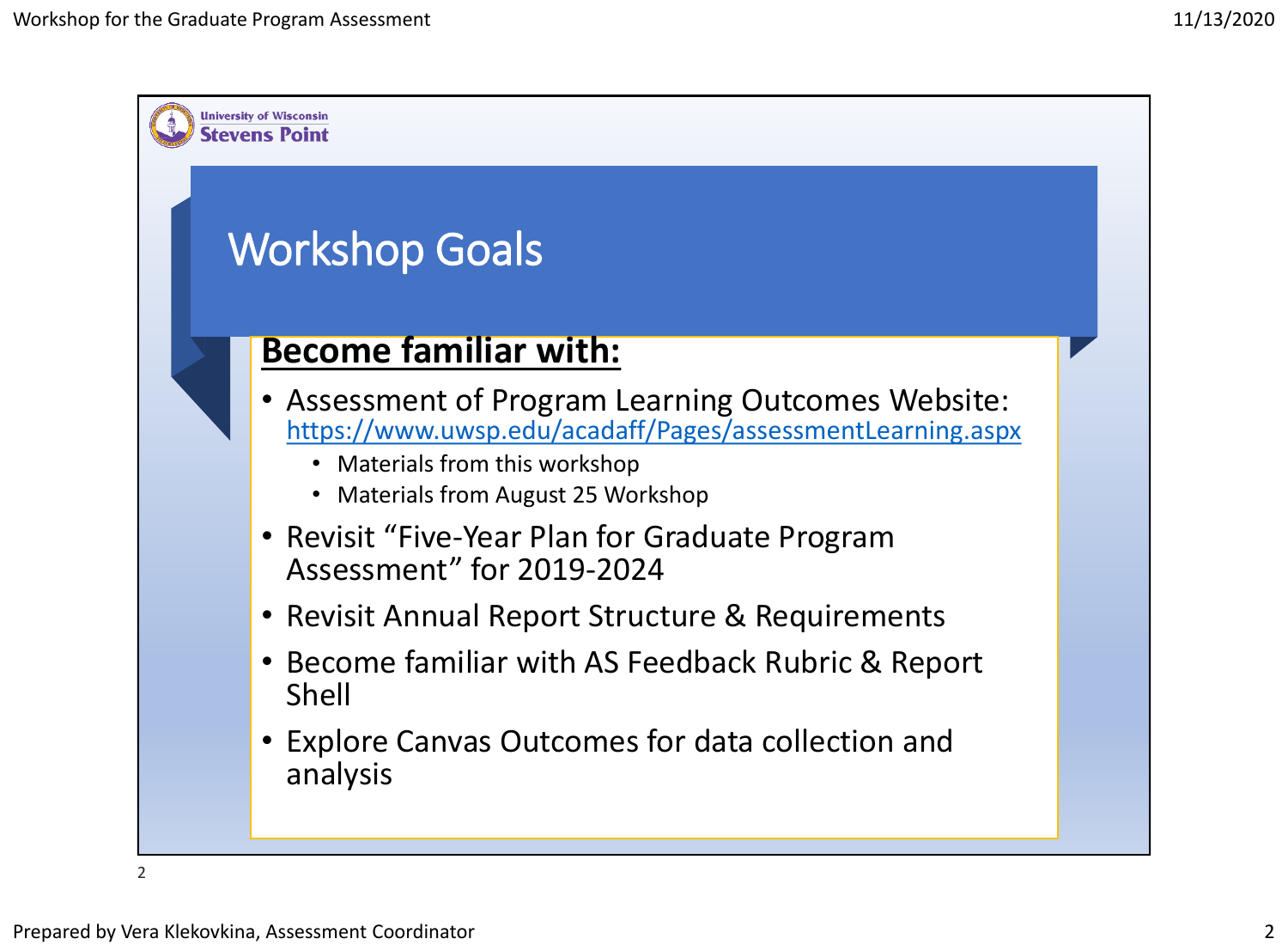

3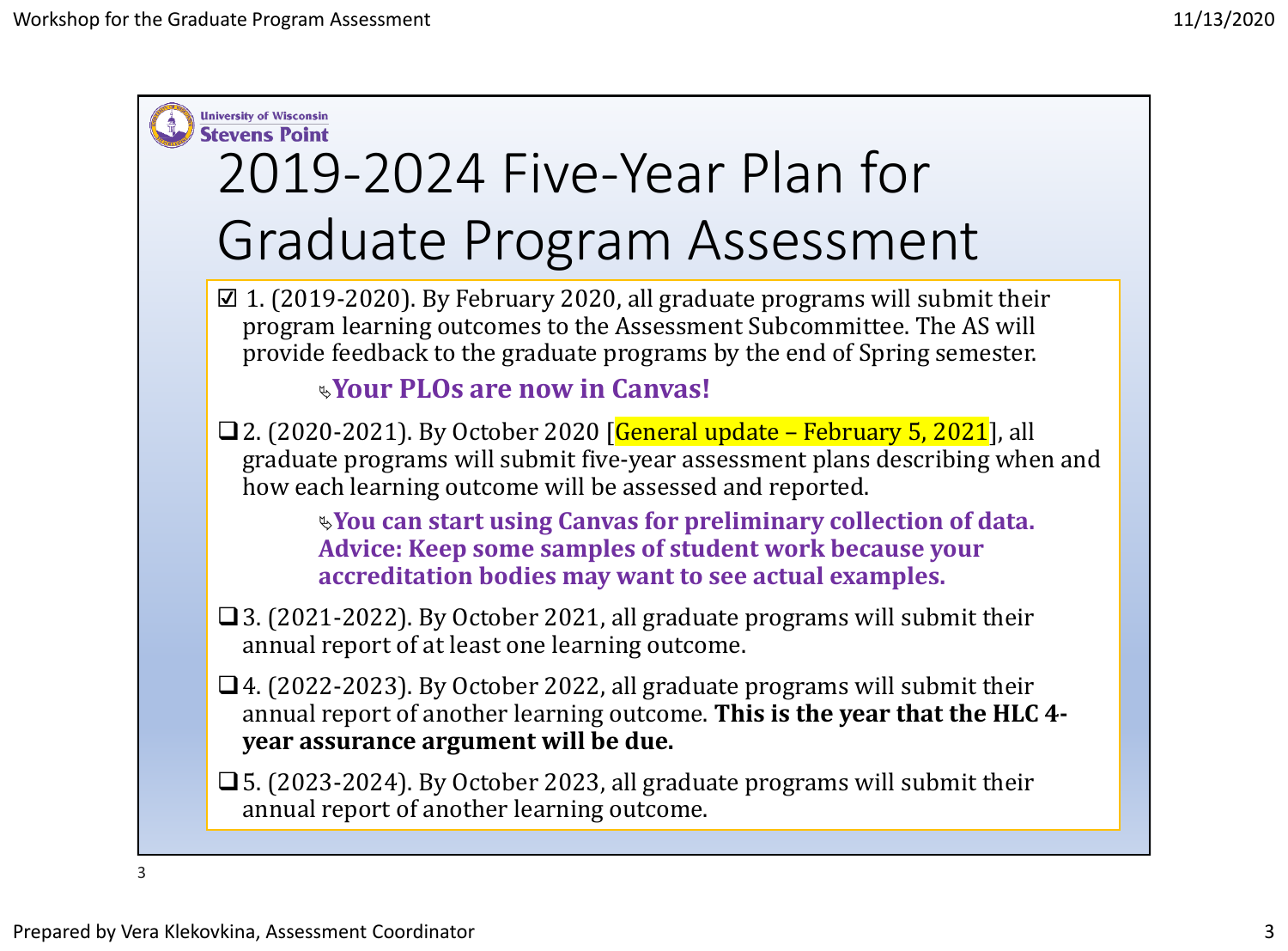

 $\Delta$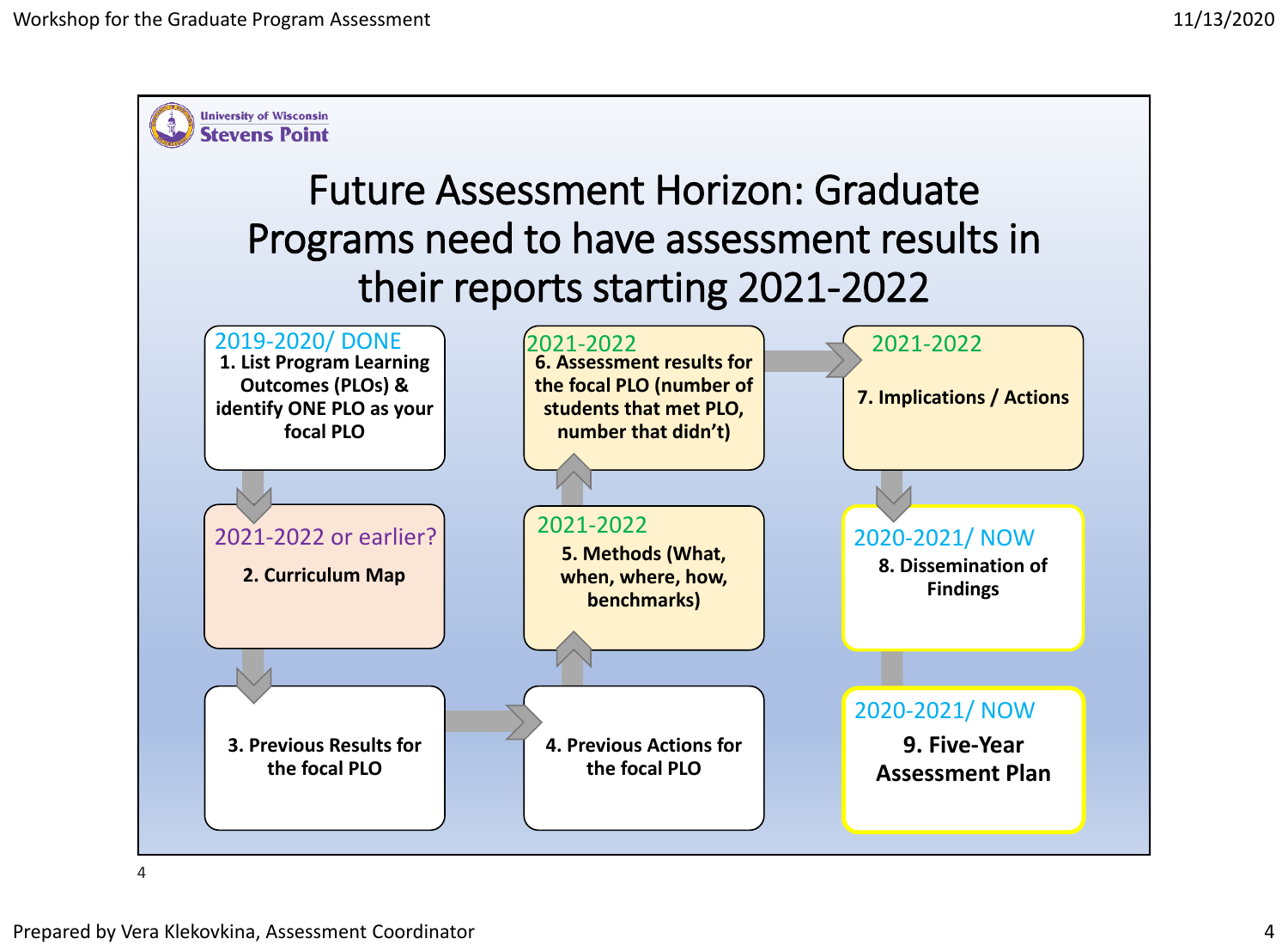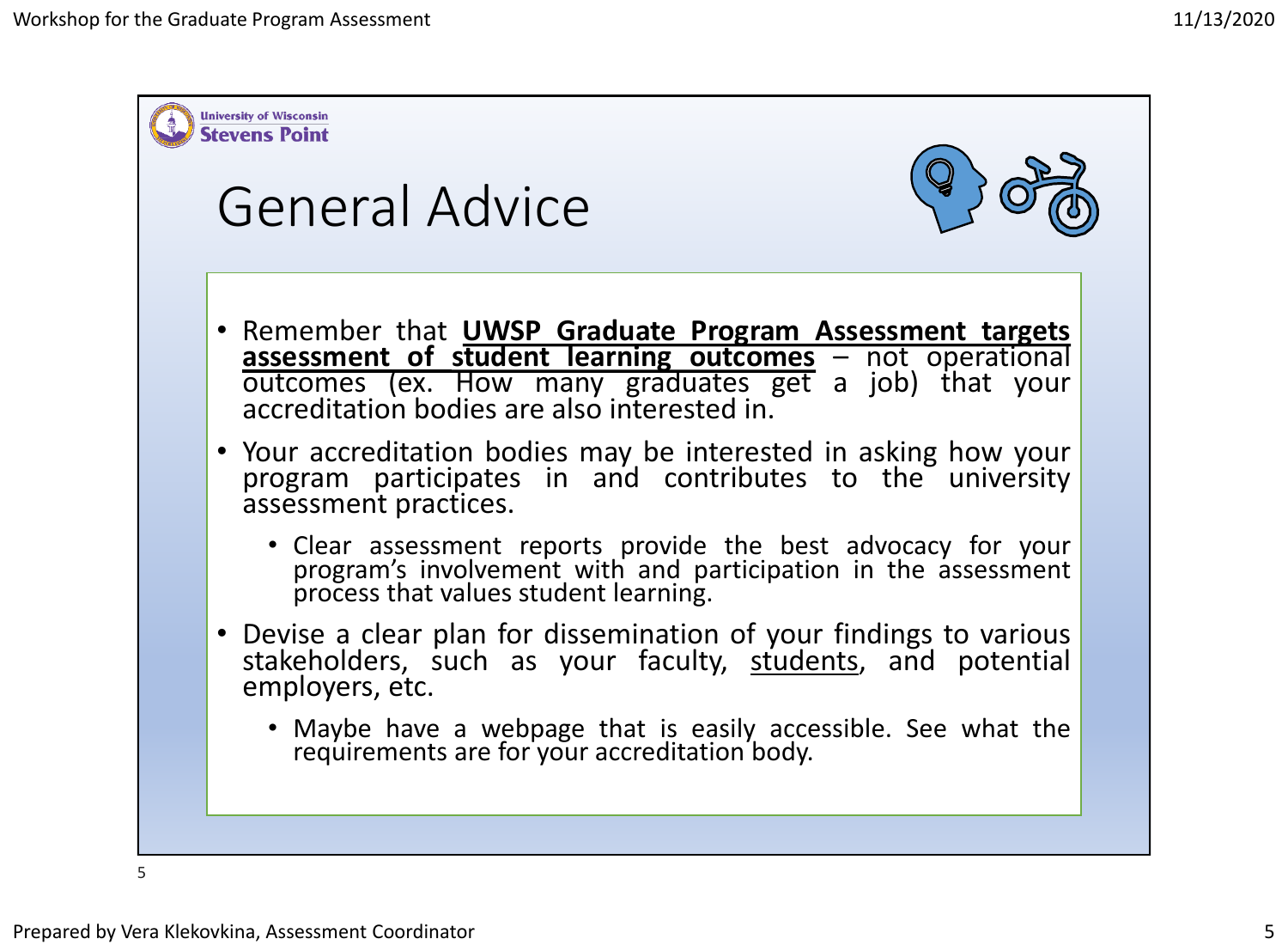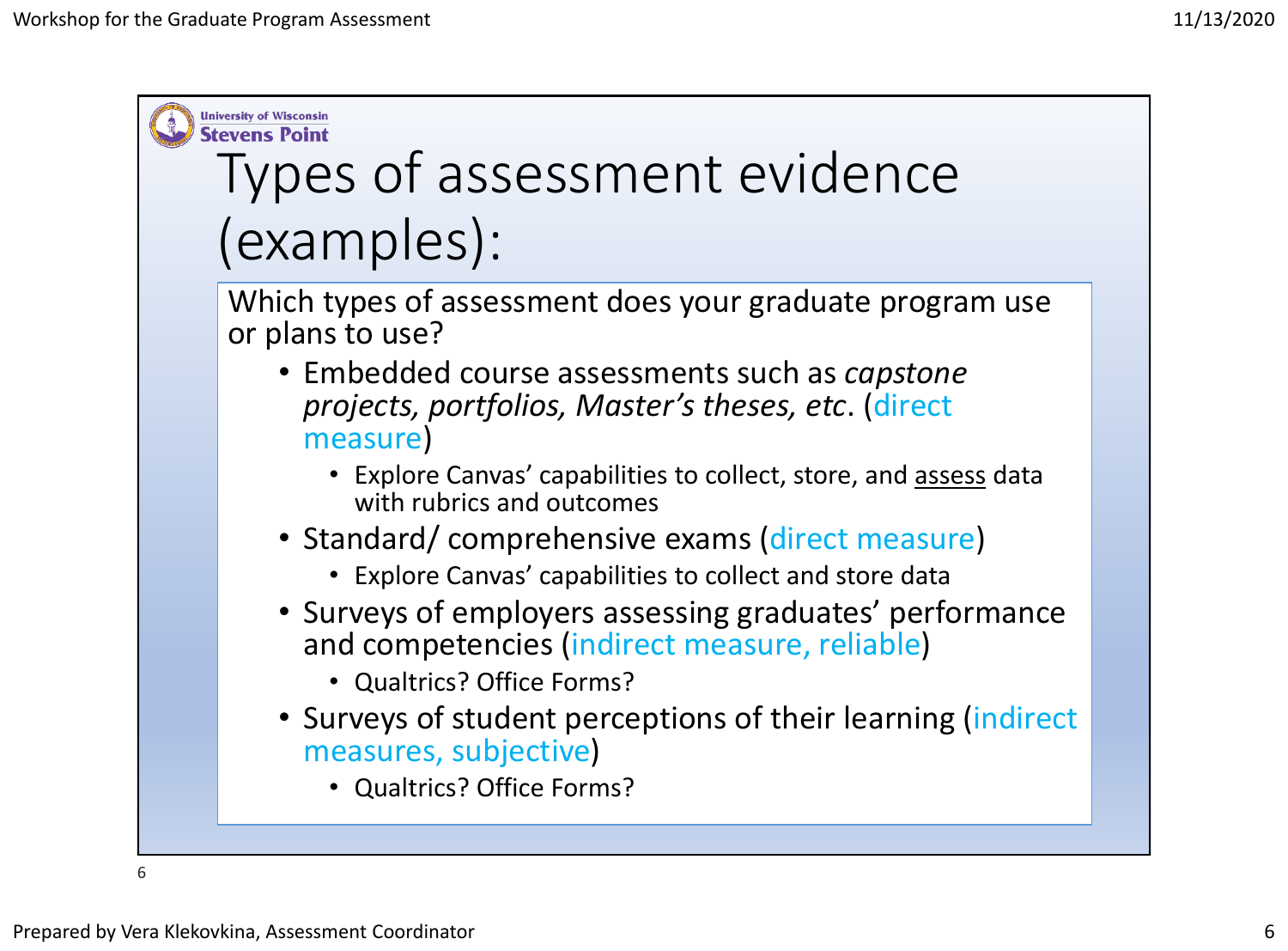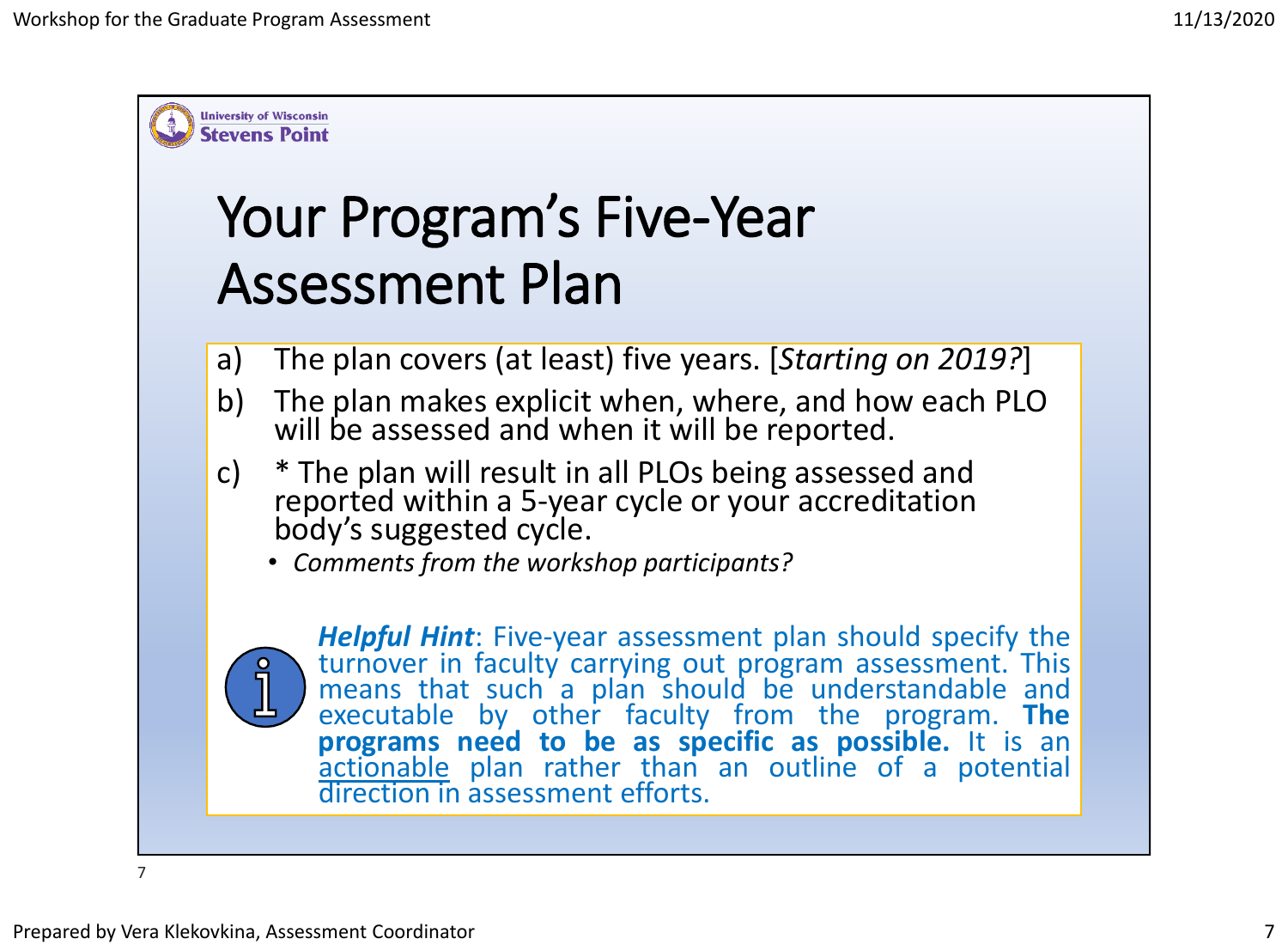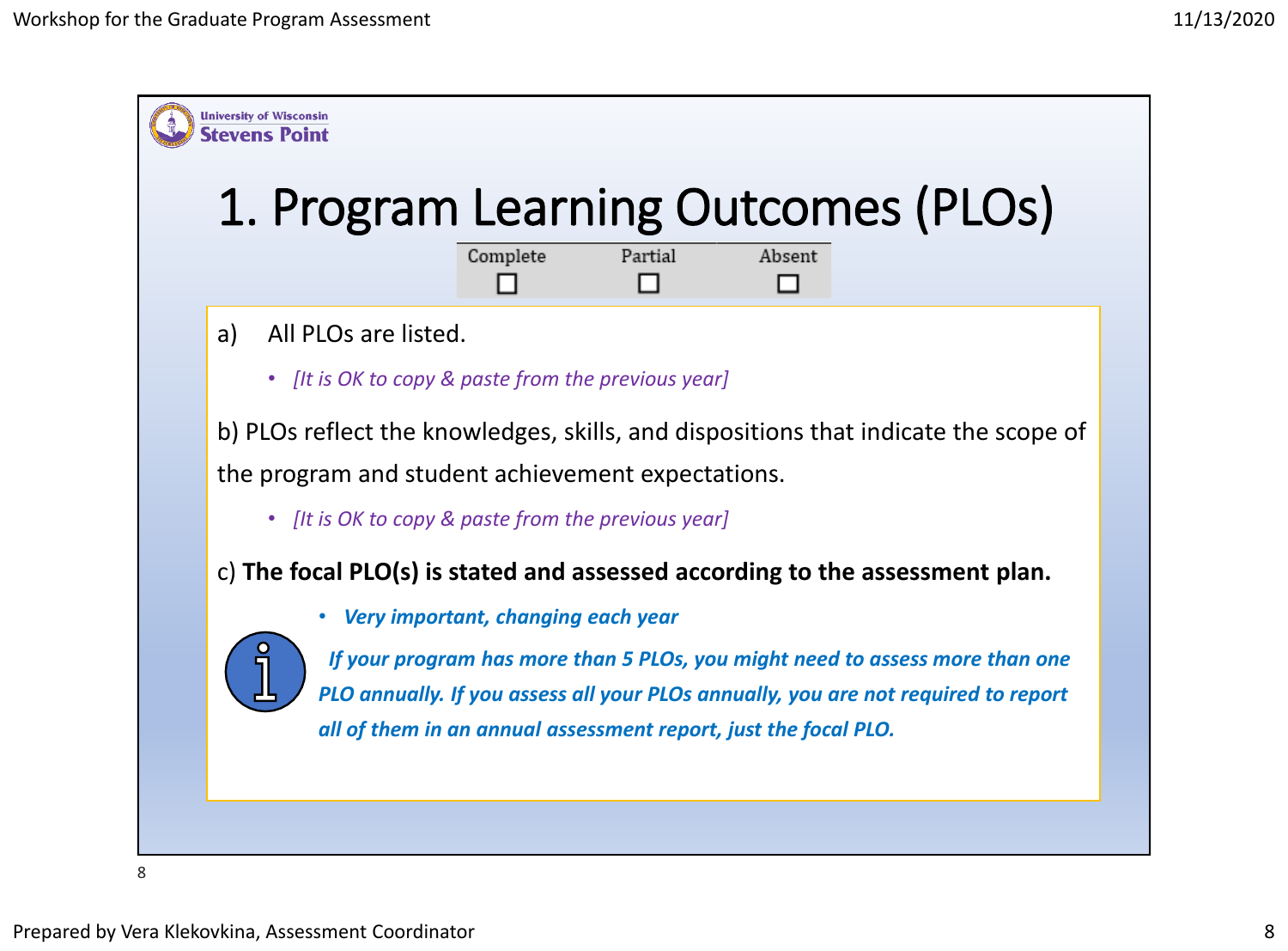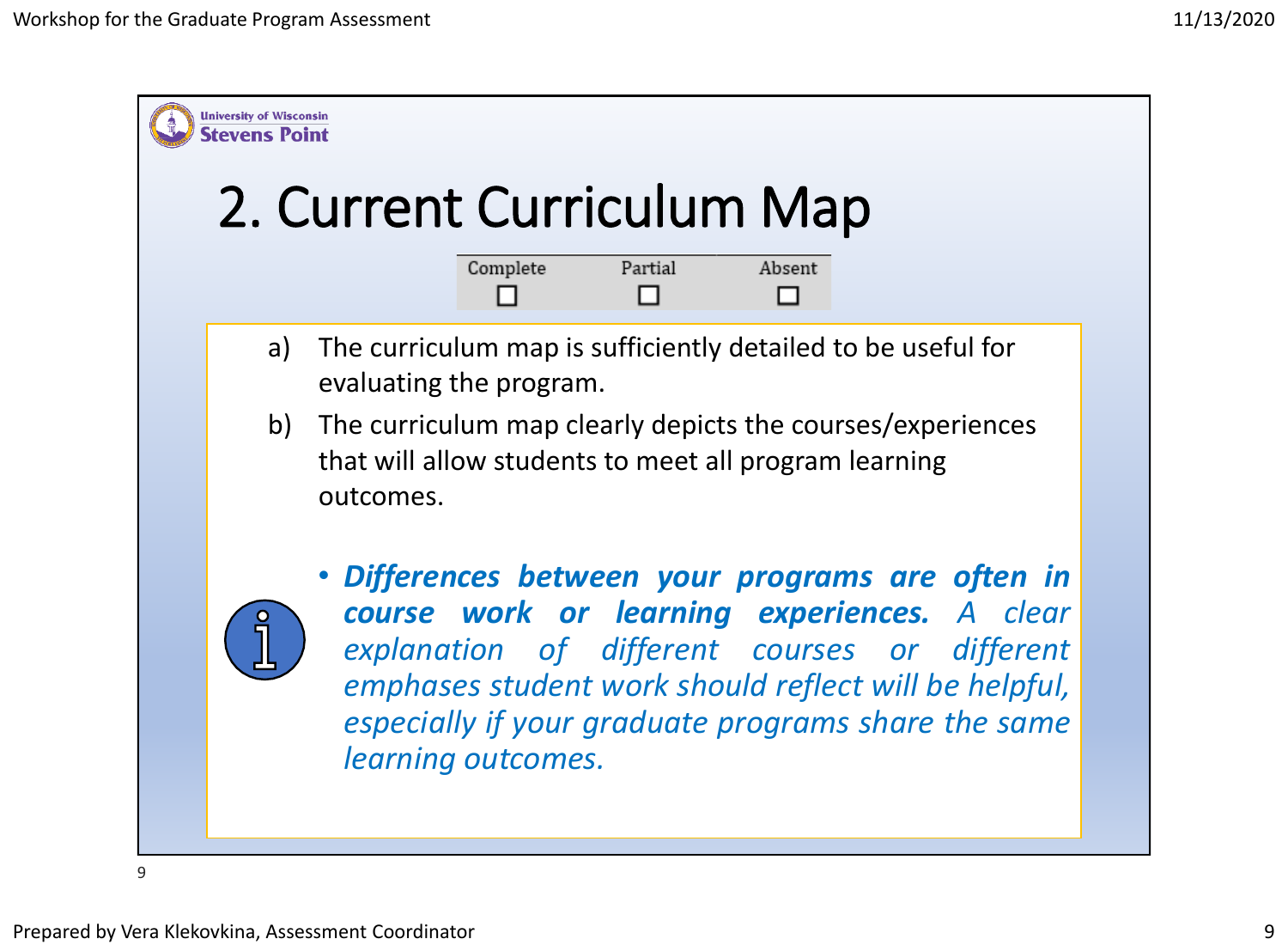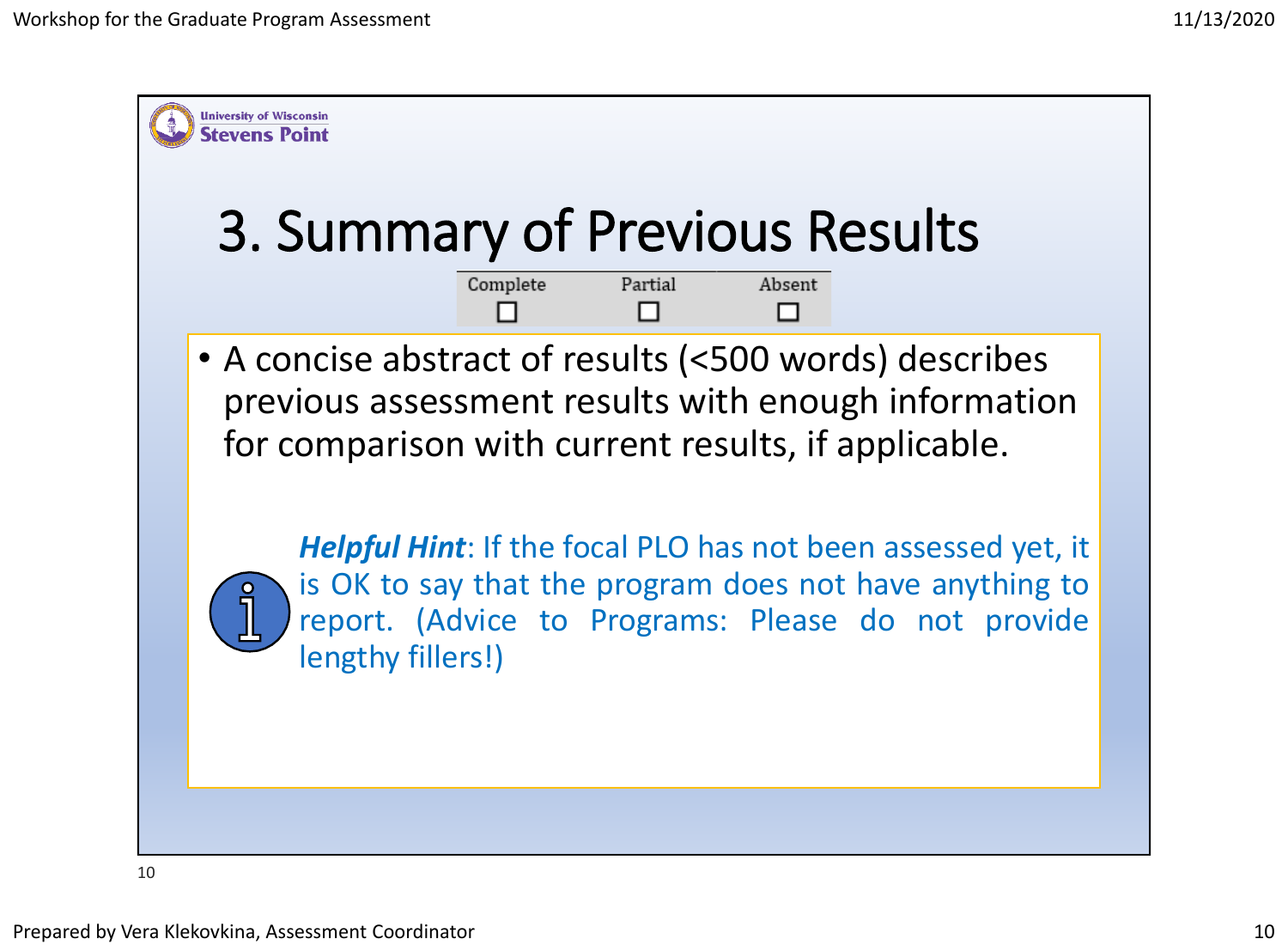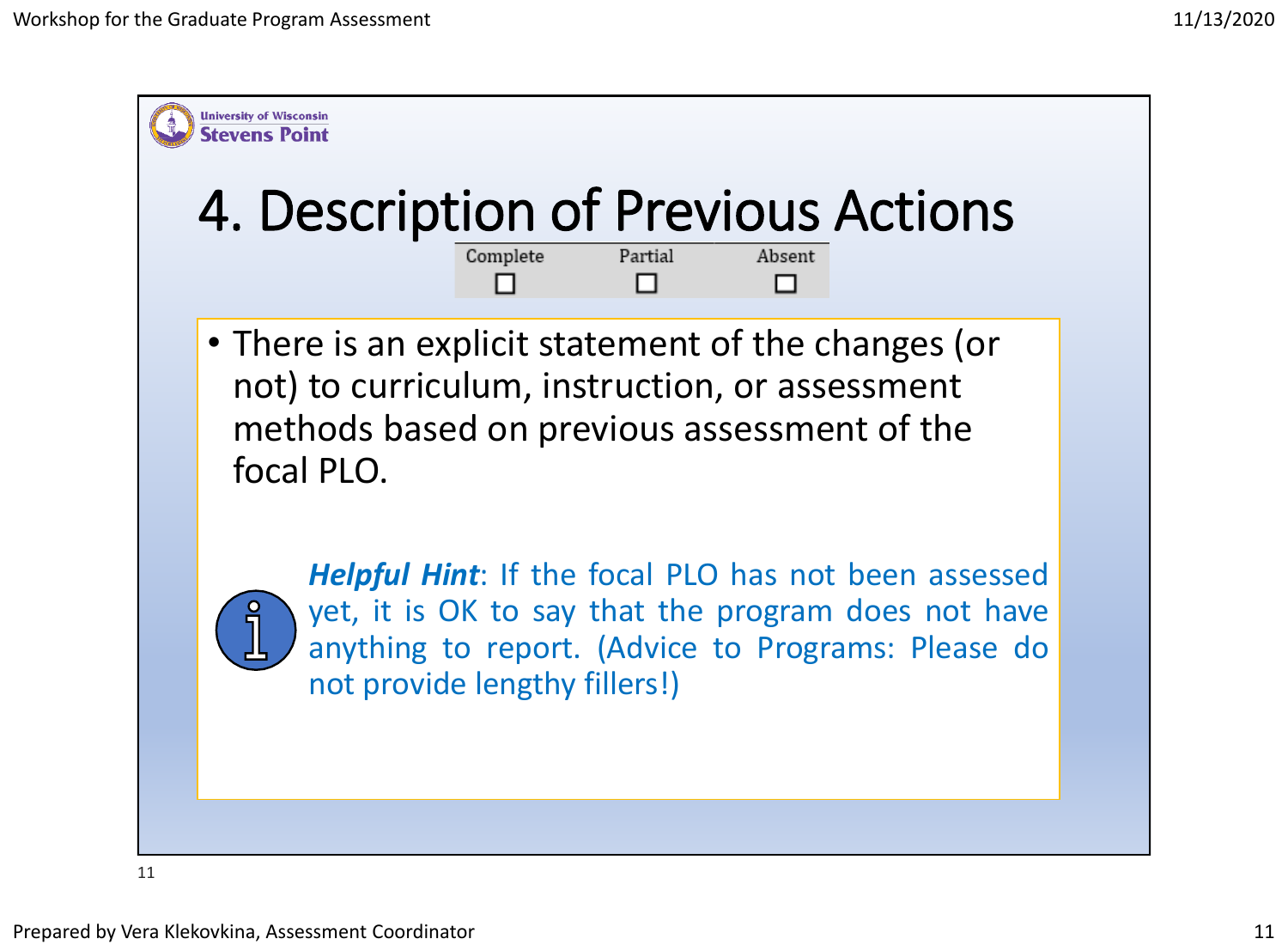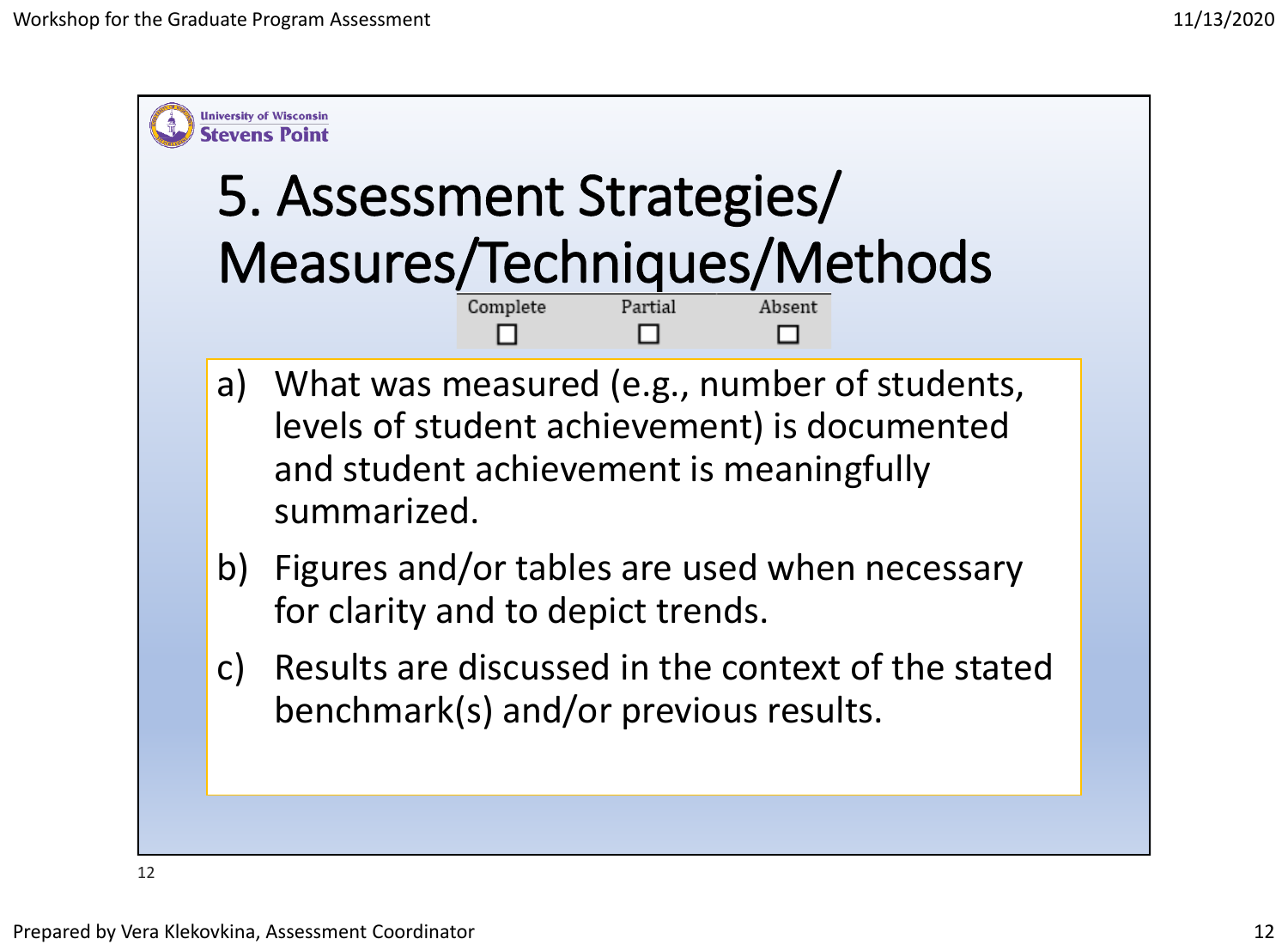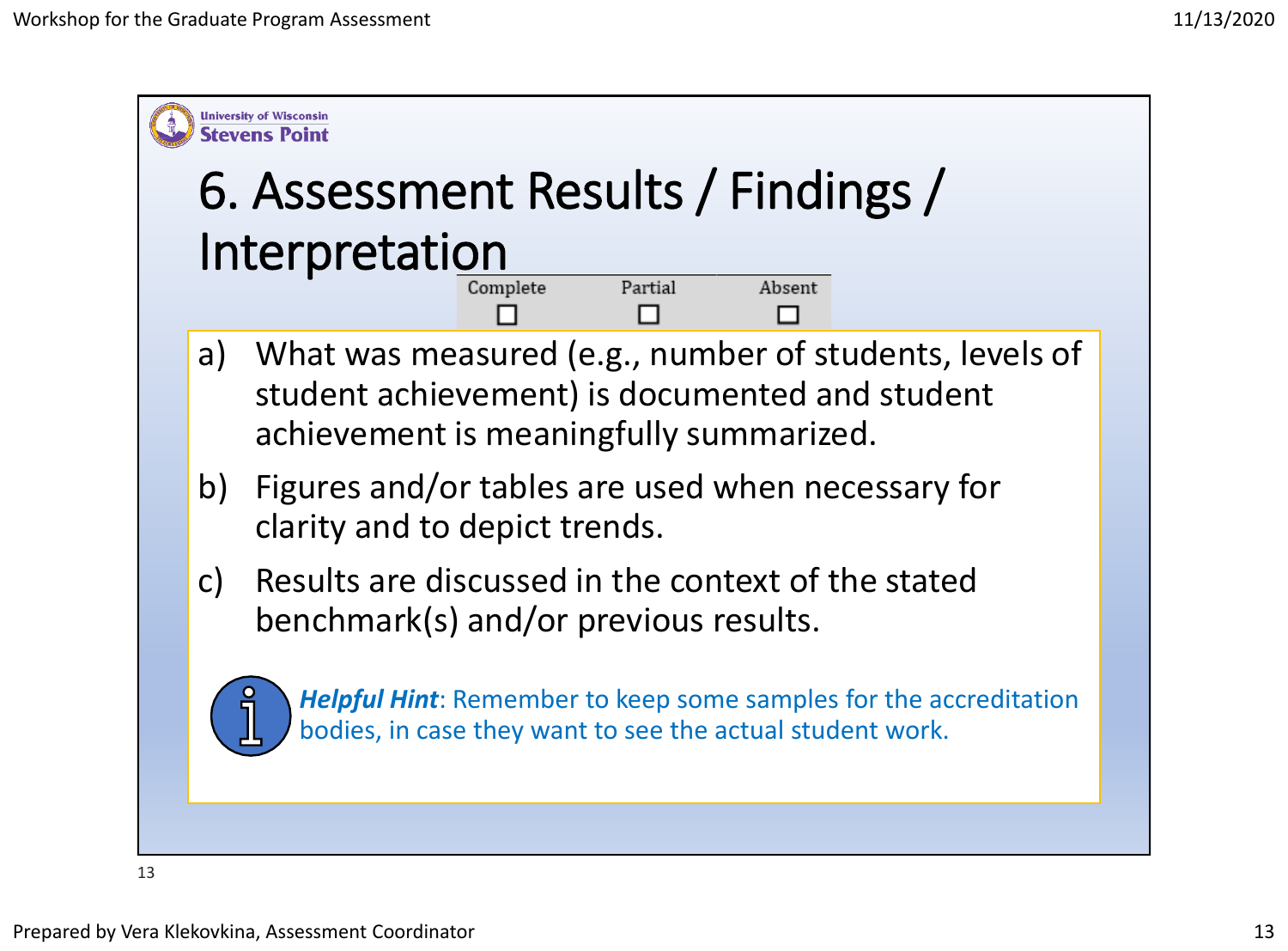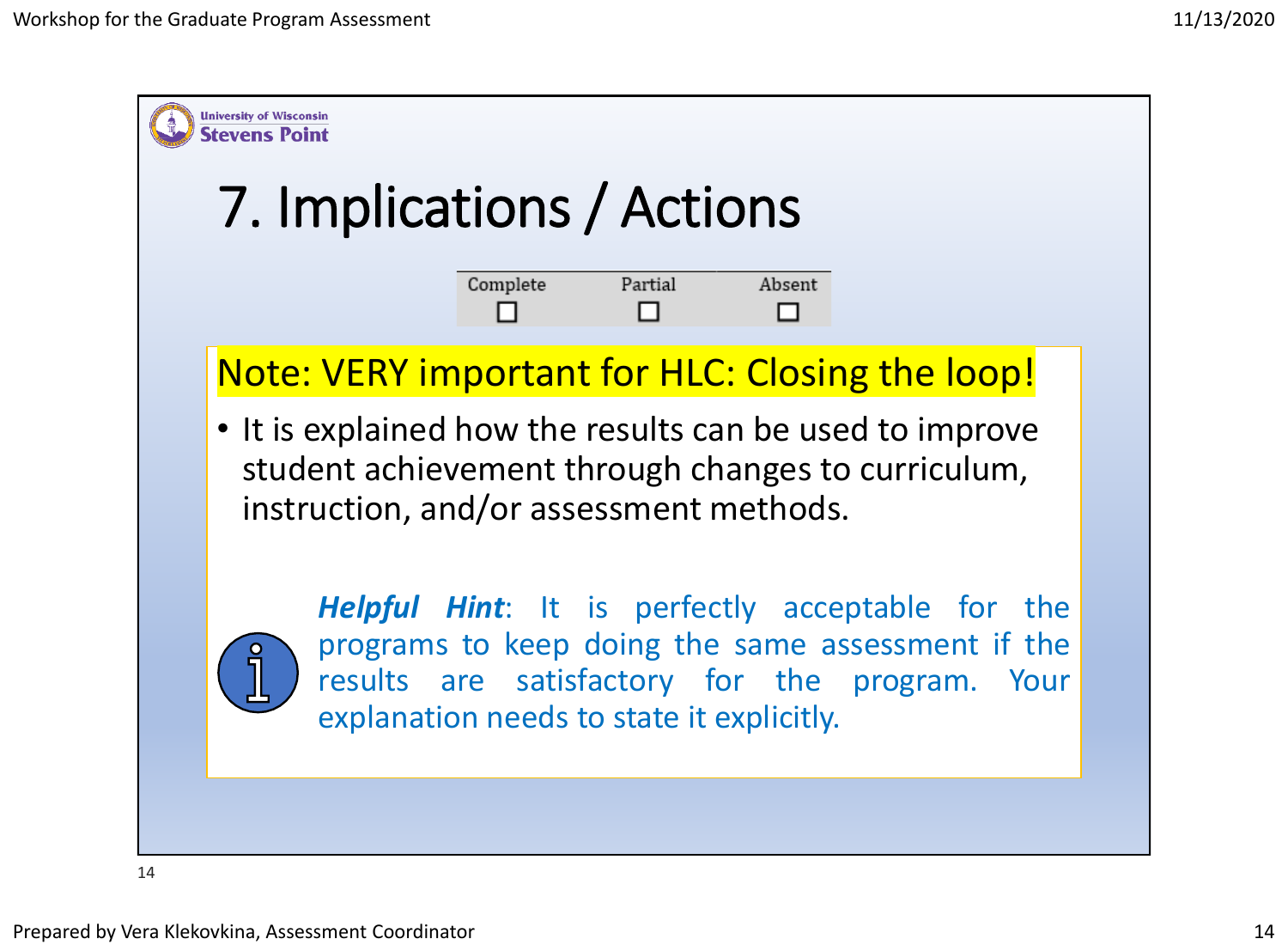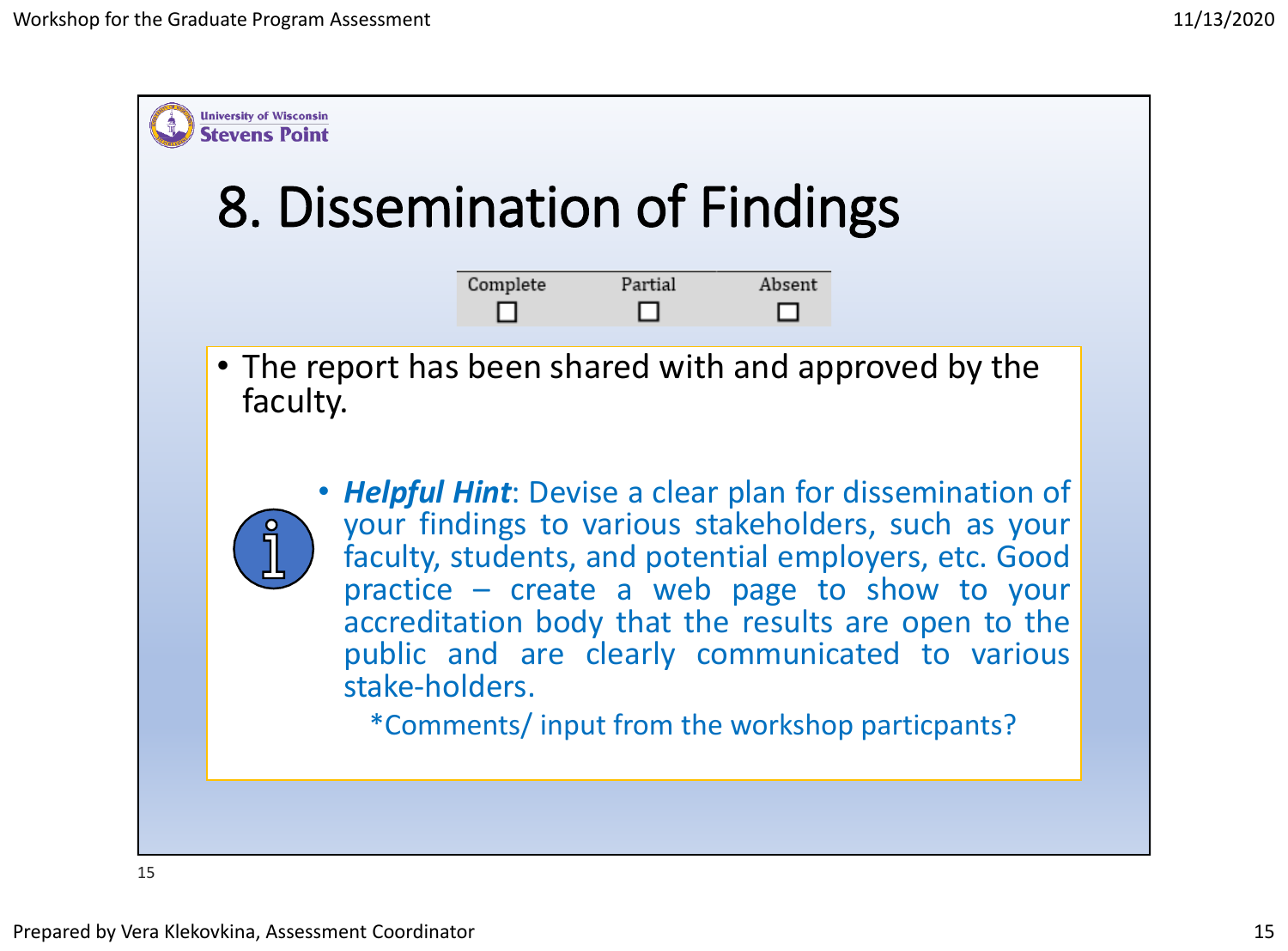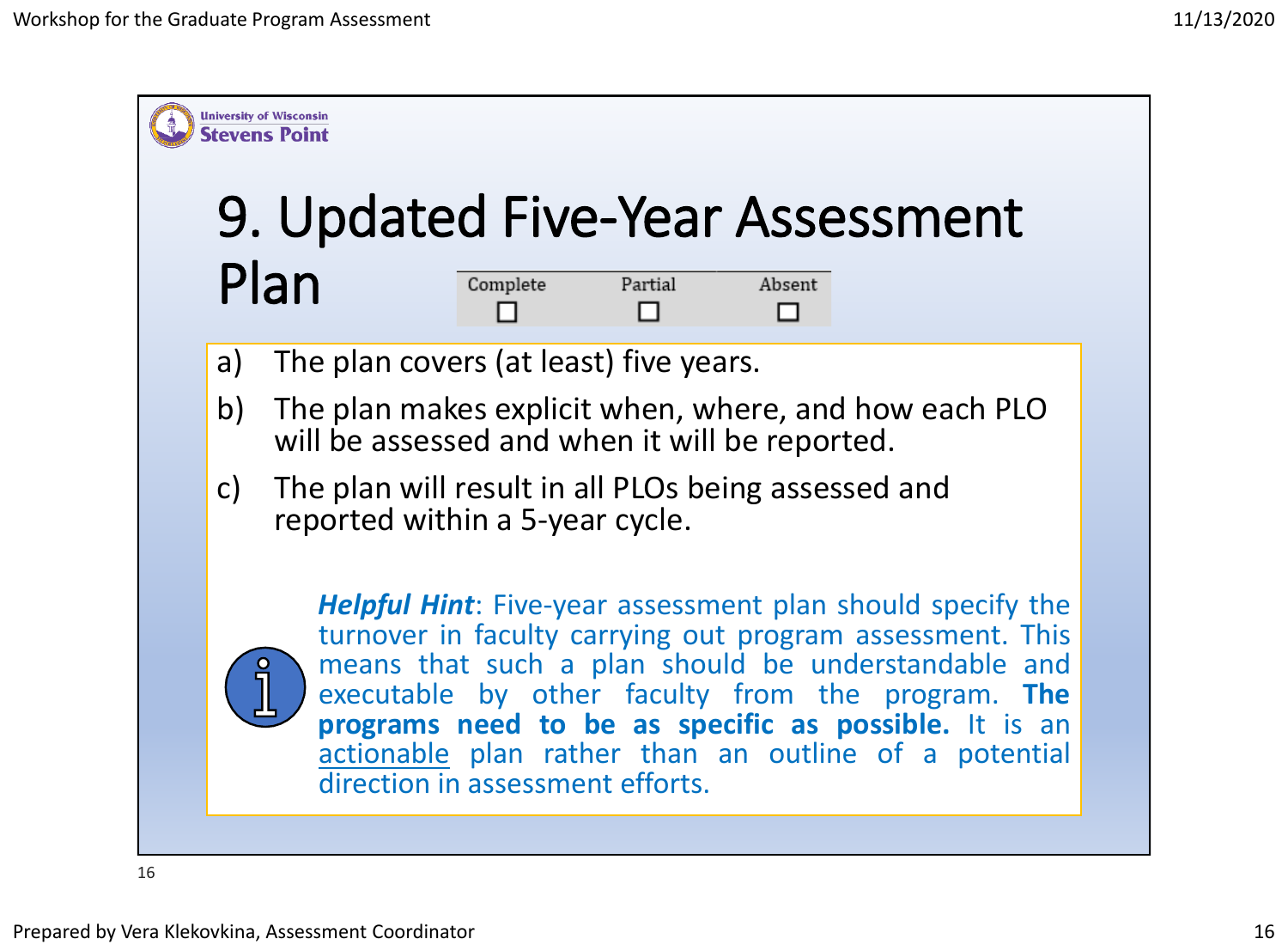

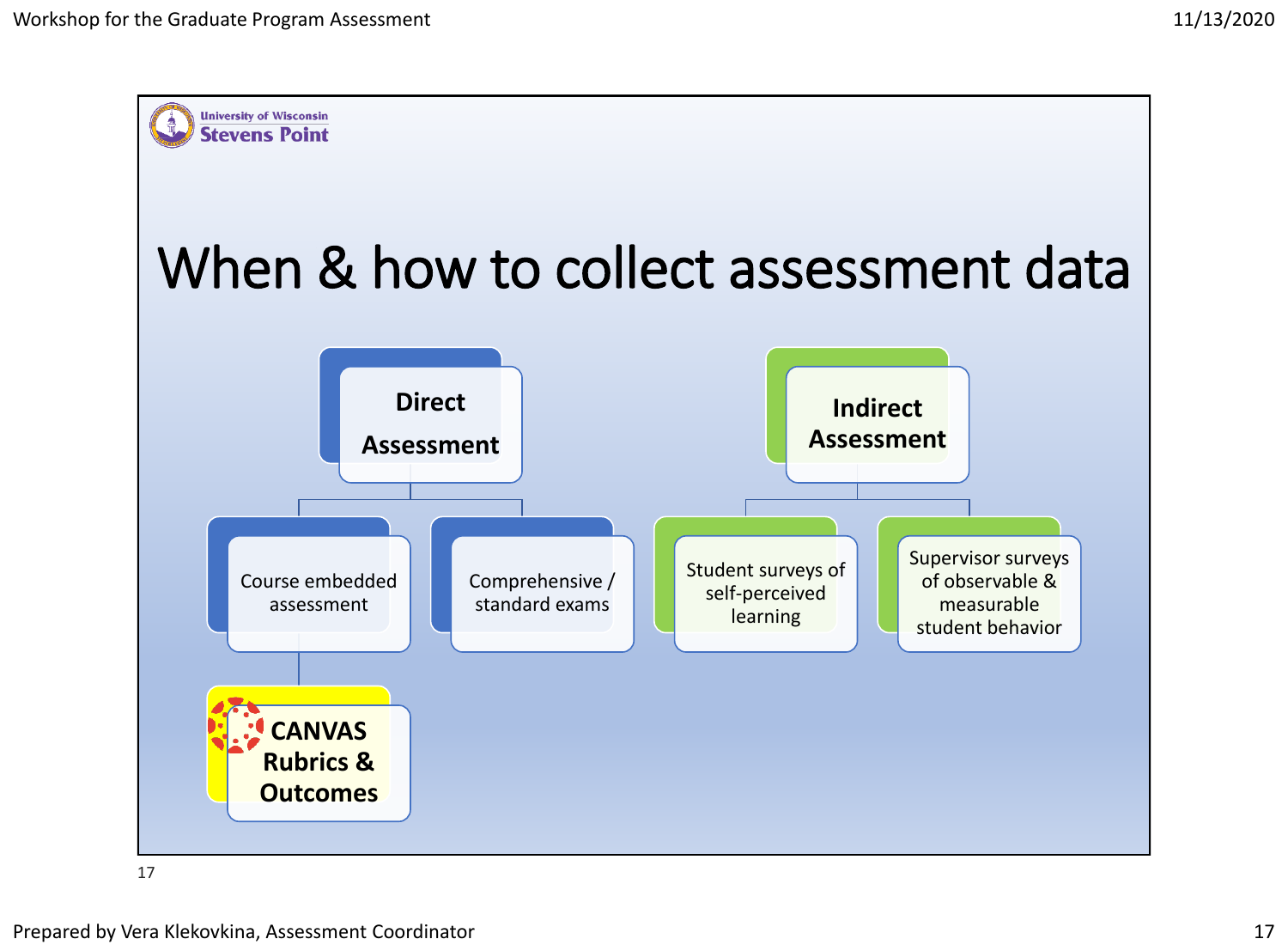